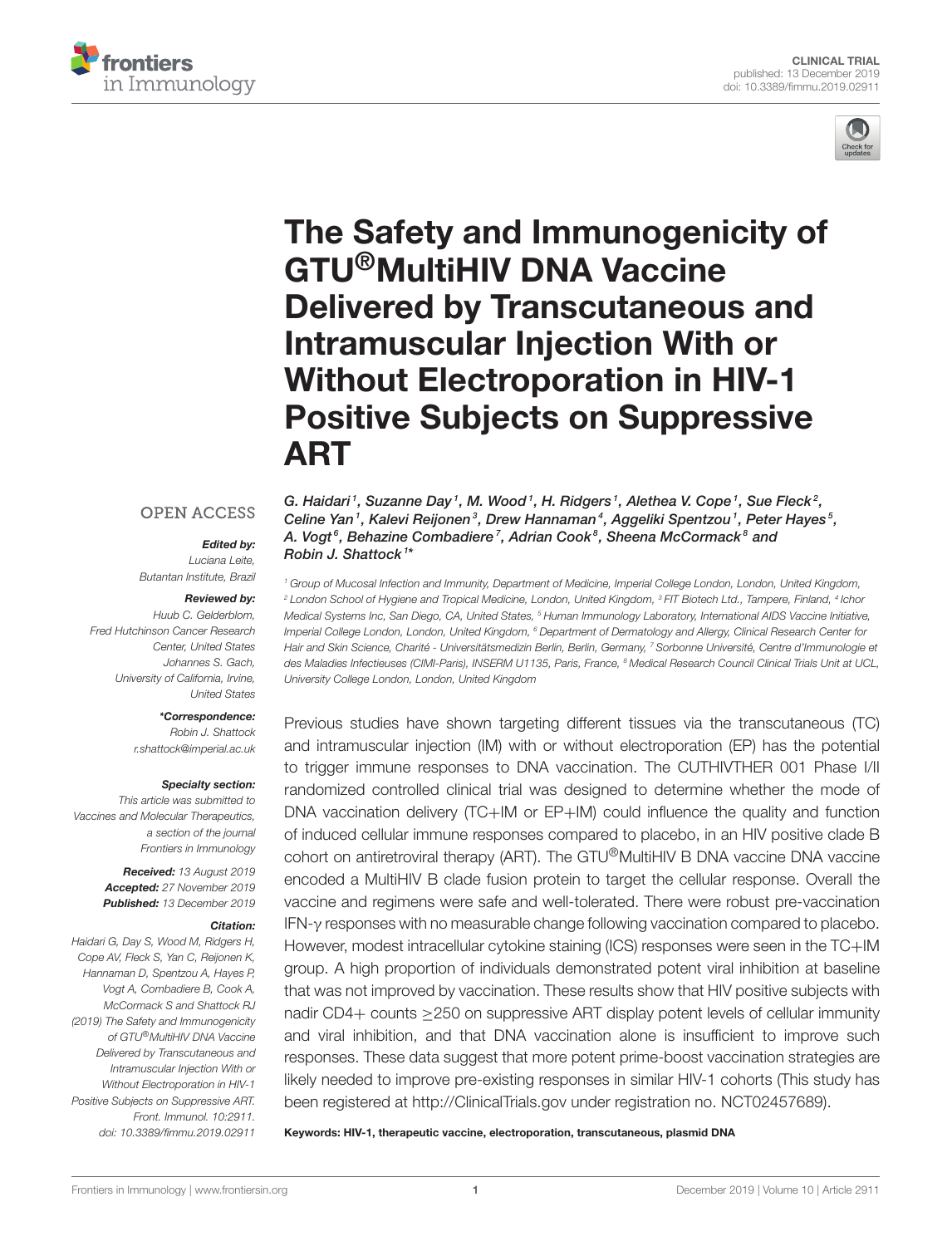# INTRODUCTION

The development of safe and effective antiretroviral therapy (ART) has led to almost near normal life expectancy in people living with HIV, if diagnosed early and established on treatment [\(1\)](#page-7-0). However, ART whilst able to control infection cannot eradicate the viral reservoir, as evidenced by viral rebound after treatment interruption [\(2,](#page-7-1) [3\)](#page-7-2). Additional approaches are required to provide long-term remission from viral rebound during treatment interruption.

The rationale for the development of a therapeutic HIV-1 vaccine is based on several immunological factors. These include the inability of natural infection with HIV to elicit sufficient immunity to control replication, HIV infection itself causing major abnormalities in the cellular immune response and the failure of ART to eradicate established infection [\(4\)](#page-7-3). A successful therapeutic vaccine needs to induce a broad immune response, modify the host immune response, and help eradicate the reservoir [\(5\)](#page-7-4). Several combination strategies are currently in progress including the use of a vaccine plus latency reversal agent known as the "shock and kill" approach [\(6,](#page-7-5) [7\)](#page-7-6), gene therapy with modification of CCR5 expression on target cells [\(8\)](#page-7-7), and the use of broadly neutralizing antibodies to induce ART-free viral suppression [\(9\)](#page-7-8).

The CUTHIVTHER 001 trial was a placebo controlled randomized trial designed to explore the safety and immunogenicity of 2 different delivery modes of the GTU <sup>R</sup> MultiHIV B DNA vaccine in HIV clade B positive volunteers on established ART. Data from a previous study, performed in South African clade C infected volunteers (not on ART) using the same DNA vaccine showed that both intramuscular (IM) and intradermal (ID) delivery was safe and well-tolerated with no vaccine-related serious adverse events (SAEs) [\(10\)](#page-7-9). A modest but significantly lower log pHIV-RNA was seen in subjects receiving vaccine compared to placebo ( $p = 0.012$ ) with a trend toward higher CD4+ T cell counts ( $p = 0.066$ ). These changes were more pronounced after IM administration and in some HLA haplotypes (B<sup>∗</sup> 5703) and maintained for 17 months after the final immunization. Given this clade B vaccine was not matched to the predominant clade C epidemic in Sub-Saharan Africa, it is reasonable to expect it to be more effective when tested in a clade matched cohort and that this could be further enhanced using electroporation (EP).

More recent data from our previous clinical trial in HIV negative volunteers (CUTHIVAC 001) demonstrated that IM+EP delivery of the same vaccine promoted strong IFNγ responses with potent viral inhibition compared to standard delivery by IM+ID [\(11\)](#page-7-10). Only one other trial to date has used IM+EP with DNA in the context of therapeutic vaccination and showed enhanced CD4+ but not CD8+ T cell responses [\(12\)](#page-7-11). By contrast TC+IM (without EP) shifted responses toward a more Th-17 dominated phenotype associated with mucosal protection. In this respect, TC vaccination, mediated by targeted DNA delivery via hair follicles following cyanoacrylate skin surface stripping, represents a novel route of immunization. To the best of our knowledge, this is the first trial using TC vaccination with DNA in a HIV positive cohort.

# MATERIALS AND METHODS

#### Trial Design

The CUTHIVTHER 001 was a Phase I/II randomized controlled clinical trial to investigate the safety and immunogenicity of the GTU<sup>®</sup>MultiHIV B clade DNA vaccine administered 3 times in people living with clade B HIV infection who were stable on antiretroviral therapy (ART). This was defined as a viral load of <50 copies/ml on 2 separate occasions in the last 6 months prior to enrolment, nadir CD4  $\geq$  250, and screening CD4  $\geq$ 200 (**[Supplementary Table 2.1](#page-7-12)**). The vaccine was administered either IM and enhanced with EP, or IM with TC delivery at 0, 4, and 12 weeks (**[Supplementary Figure 2.1](#page-7-12)**). A placebo group was included in anticipation of high background responses to peptide pools in a HIV-infected cohort of participants. Participants were randomized to receive either IM+EP or IM+TC vaccination with a further randomization to receive placebo (normal saline) or vaccine. The primary safety endpoint was a grade 3 (severe) local or systemic reaction or an adverse event that led to a clinical decision to discontinue vaccination. The primary immunogenicity endpoint was a doubling in IFN-γ ELISpot response to any of the vaccine peptides between week 0 and week 14.

#### Ethics

The CUTHIVTHER 001 trial was conducted in compliance with UK Clinical Trial Regulations and within the principles of Good Clinical Practice (GCP). The study was approved by the National Research Ethics Service, York North East Research Ethics Committee (4/NE/1246, Eudract 2013-004023-37) and by the Medicines and Healthcare products Regulatory Authority (MHRA). All participants provided written informed consent after thorough counseling by the clinical trial team.

#### Intervention

The investigational GTU<sup>®</sup>MultiHIV B clade DNA vaccine is a synthetic fusion protein comprising of full-length polypeptides of Rev, Nef, Tat, p17/p24, and CTL (containing epitopes of protease, reverse transcriptase, and gp160) regions of the primary HAN-2 HIV B clade virus. This vector developed by FIT Biotech is a non-replicating expression vector with enhanced features provided by the bovine papilloma virus transcriptional activators and segregation/partitioning factor E2 protein along with its multimeric specific sites [\(13\)](#page-7-13).

#### Transcutaneous Vaccination

0.2 ml (0.4 mg) of DNA vaccine was administered by the TC route on the external aspect of the upper left arm below the deltoid muscle as previously described [\(11\)](#page-7-10). In brief, a total amount of 190 mg (equivalent to 9 drops) of cyanoacrylate glue was applied over the investigational site  $(16 \text{ cm}^2)$ , followed by the application of adhesive tape. After hardening of the glue for 20 min, the tape and glue were removed from the skin surface. In order to prevent uncontrolled spreading and loss of vaccine, a rectangular silicone frame was then taped onto the investigational site. The vaccine was then applied drop-wise and spread using a finger cot over the investigational site. This application procedure was followed by an incubation time of 20 min after which a hydrocolloid bandage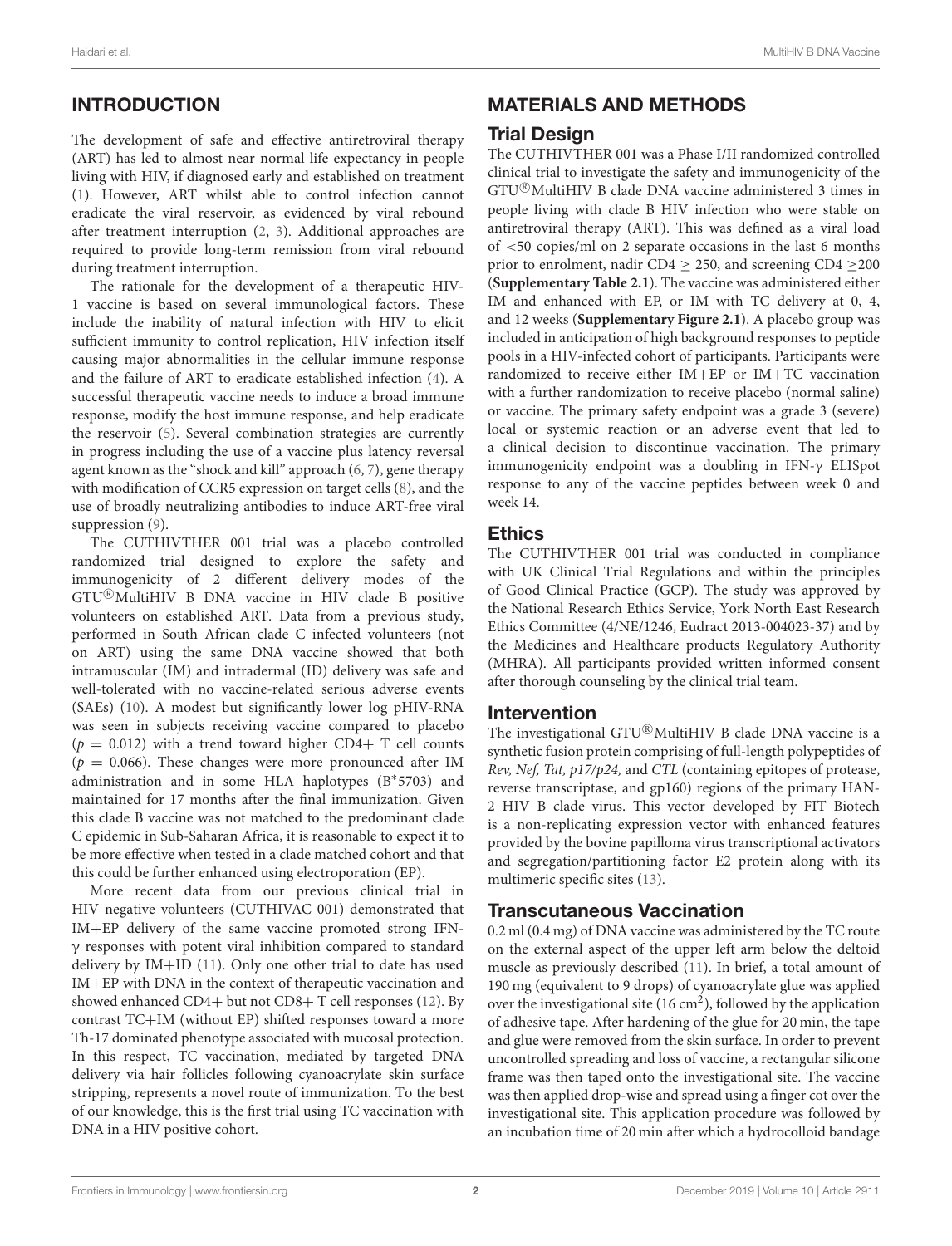was placed over the arm for 24 h. TC application was followed by IM injection of 1 ml (2 mg) of DNA vaccine into the vastus lasteralis muscle as described below (**[Supplementary Data 1.1](#page-7-12)**).

### Intramuscular Injection With Electroporation

1 ml (2 mg) of DNA vaccine was loaded into a disposable electroporation cartridge and delivered IM followed by electroporation using the same hand-held delivery system into the vastus lasteralis muscle of the left leg (TriGrid Delivery systems, San Diego, CA). This method has been described previously [\(14\)](#page-7-14) (**[Supplementary Data 1.2](#page-7-12)**).

#### IFN-γ ELISpot Assay

IFN-γ ELISpot assays were performed using frozen isolated peripheral blood mononuclear cells stimulated with peptide pools (see **[Supplementary Table 2.9](#page-7-12)**) matched to the GTU<sup>®</sup>MultiHIV B clade DNA vaccine using a technique previously described [\(15\)](#page-7-15). An additional integrase peptide pool was added as a control to the assay as the presence of a peptide pool not included in the vaccine may give information on any non-specific changes occurring within T cells related to vaccination (**[Supplementary Data 1.3](#page-7-12)**). All samples were run in triplicate.

### Human Leucocyte Antigen (HLA) Typing

Blood was taken at week 0 and high and low resolution HLA class I typing was performed by sequence specific PCR according to standard protocols at the Department of Histocompatibility and Immunogenetics, Hammersmith Hospital. The final HLA I typing results is presented as "interpreted" HLA type combining high and low resolution PCR.

### Viral Inhibition Assay

This assay was based on a modified version of a previously described assay [\(16\)](#page-7-16).

In the endogenous Viral inhibition assay, CD4+ cells were not infected with exogenous virus, but endogenous virus was allowed to replicate during the cell expansion phase of the assay. The Viral inhibition assay was conducted at (week 0) and post vaccination (week 14) to determine whether endogenous virus was inhibited.

For the exogenous Viral inhibition assay, endogenous virus was first blocked using the CCR5 inhibitor Maraviroc by adding  $10 \mu$ M to the culture on days 3 and 6. The Viral inhibition assay was then conducted at pre (week 0) and post (week 14) vaccination time points as per previously described. Three exogenous viruses were used in this part of the assay; IIIB (clade B), U455 (clade A), and CBL4 (clade D) to determine clade specific and cross clade activity (**[Supplementary Data 1.4](#page-7-12)**). All samples were run in quadruplicate.

#### Intracellular Cytokine Analysis

Intracellular cytokine staining **(**ICS) was performed on PBMC isolated on pre-vaccination (week 0), 2 weeks post-third vaccination (week 14), and 8 weeks post-third vaccination (week 20) with a panel for CD8+ and CD4+ antigen-specific responses. Briefly, overlapping peptide pools matching the vaccine (Gag, Nef, Rev, Tat and CTL) were incubated with PBMC for 6 h before staining CD4+/CD8+ T cells for CD107a BUV395, IFN-γ AF488, TNF-α PE-Cy7, IL-2 BV510, CD154 BV421, Granzyme B AF647, and Perforin PE. PMA/Ionomycin and integrase peptide pool were used as positive controls. Samples were fixed prior to flow cytometry analysis on a Becton Dickinson Fortessa LSRII. Single samples were run for each condition, all data was analyzed using FlowJo and boolean gated to show polyfunctionality (**[Supplementary Data 1.5](#page-7-12)**).

### Statistical Analysis

All clinical and routine laboratory data is included in the safety and immunogenicity analysis. Safety data are analyzed as intention to treat. For the immunogenicity analysis the primary endpoint was defined as 2 weeks after the third and final vaccine (week 14). The difference in magnitude of the IFN-γ response between the groups at the specified time points including the primary endpoint for each peptide was compared using an unpaired non-parametric  $t$  test (Mann-Whitney test). Results were considered statistically significant if the 2 tailed P value was <0.05. For the analysis of the difference within each individual group week 0 and week 14, a paired t test (Wilcoxon matchedpairs signed rank test) was used where statistical significance was set at  $p = < 0.05$ .

# RESULTS

#### GTU®MultiHIV B Clade DNA Vaccine Is Safe and Well-Tolerated in HIV Positive Adults When Delivered by TC+IM and EP+IM Routes

In total 36 participants were screened, and 30 met the eligibility criteria (**[Supplementary Table 2.1](#page-7-12)**). All but 1 participant completed the vaccination schedule. This participant was in the EP+IM (active arm) and was diagnosed with acute hepatitis C following the second vaccine, and subsequently did not receive the final vaccine but remained in follow up and is included in all analyses (**[Supplementary Figure 2.2](#page-7-12)**).

All participants enrolled were male with a median age of 34 years. 90% were White and 83% in full time employment. The median number of years since diagnosis of HIV was 3 years, and participants had nadir CD4+ counts ≥250 (median 346; range 260-968 cells/mm<sup>3</sup>). To be enrolled in the study all participants had to be on ART for at least 6 months, and the mean number of years on ART was 2.18 years with a combination of regimens, the most common of which was triple therapy with an NRTI plus NNRTI (**[Supplementary Table 2.3](#page-7-12)**).

Overall the GTU<sup>®</sup>MultiHIV B clade DNA vaccine was welltolerated compared to placebo. There were no serious adverse events and only one primary endpoint (the participant who acquired hepatitis C). The majority (73) of 82 unsolicited adverse events (AEs) were mild in nature with the remaining 9 graded moderate (**[Supplementary Table 2.4](#page-7-12)**). Of note 7 participants in the TC+IM group developed hyper or hypopigmentation (6 active;1 placebo), all of which had resolved by the end of the study.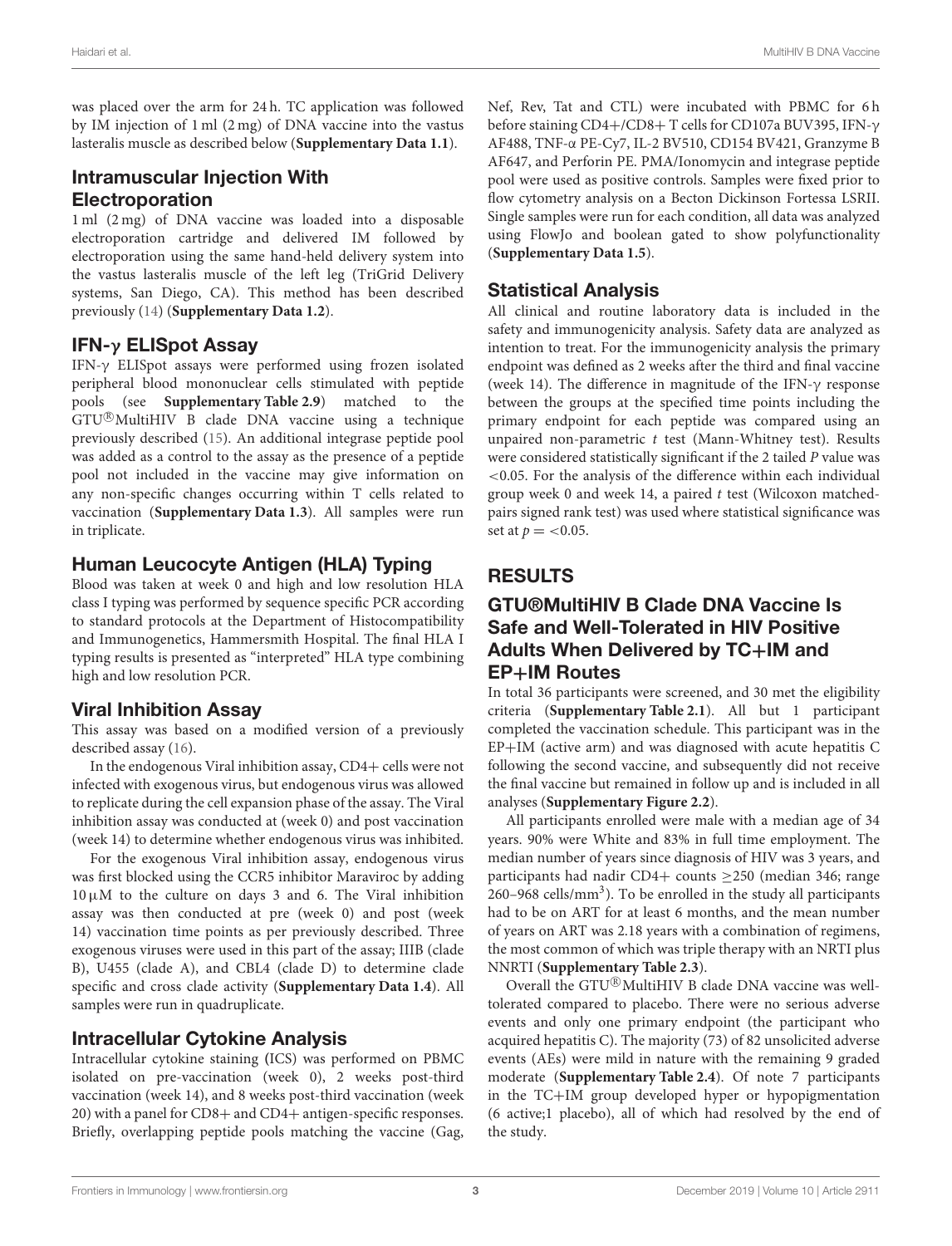

<span id="page-3-0"></span>from week 0 to week 14 with all peptide pools together for the TC+IM group (active) to all peptide pools. Statistical significance is set at  $p = <0.05$  (Wilcoxon matched-pairs signed t test). Each dot joined together by a line is an individual's IFN-<sub>Y</sub> response at week 0 and 14. (D) Scatter dot plot showing baseline IFN-<sub>Y</sub> response at week 0 (pre vaccination) by group. All units are in SFU/M PBMC with background (from negative/mock wells) subtracted. The red dotted line represents (Continued)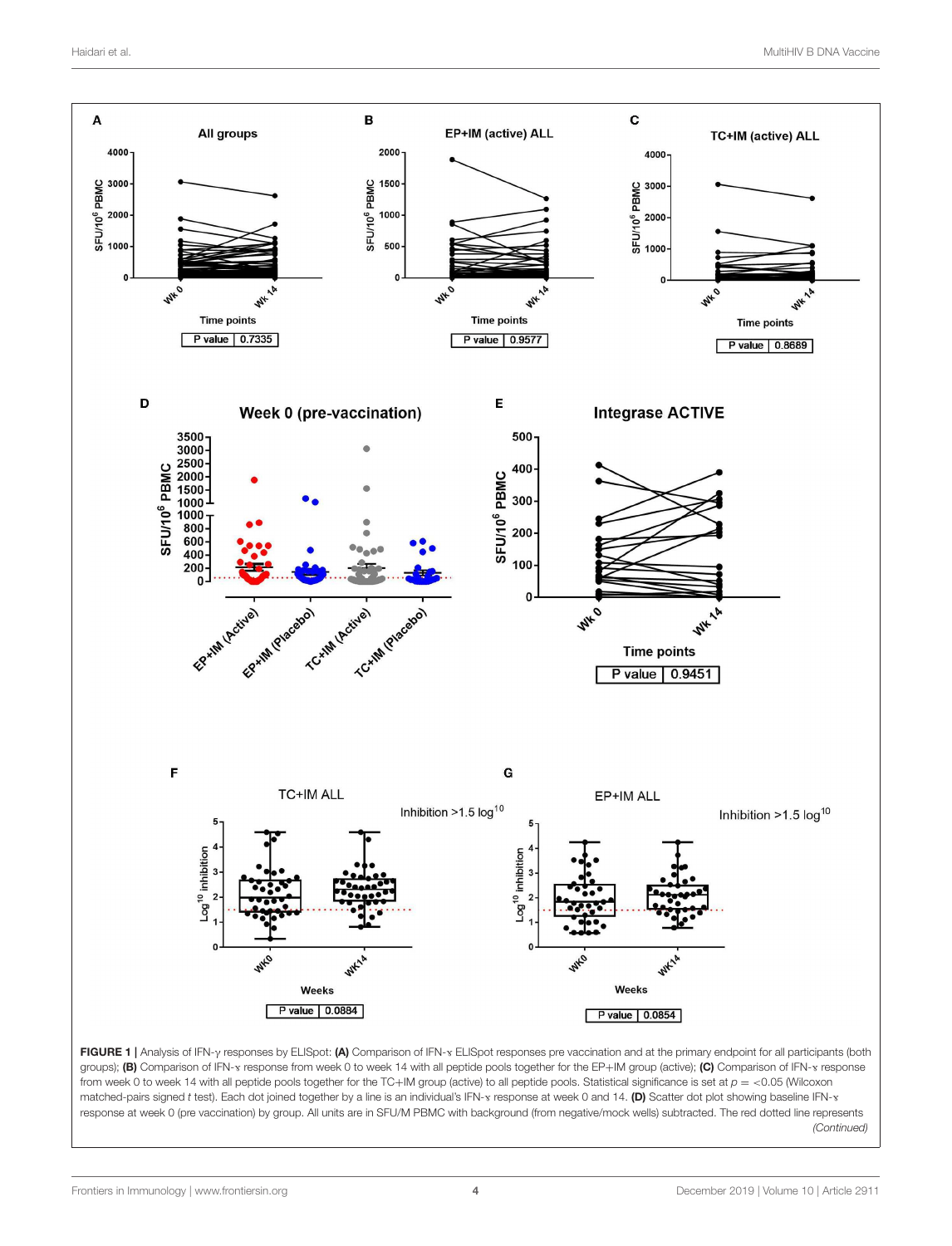FIGURE 1 | the cut off of >55 SFU/M but participants also had to meet the second criteria to be a positive responder (>4 x baseline response if baseline response is more than 0). Viral inhibition assay: (E) IFN-Y ELISpot responses to Integrase peptide for both groups receiving active drug at week 0 and week 14. (F) Comparison of viral inhibition (log<sup>10</sup>) between week 0 and week 14 in the TC+IM group (including placebo). (G) Comparison of viral inhibition between week 0 and week 14 in the EP+IM group (including placebo). The red line represents the cut off for positive inhibition of >1.5 log<sup>10</sup>. Statistical significance set at  $p = 0.05$ .

The EP tolerability data collected from participants after each vaccination suggested no difference in pain scores in those receiving active drug or placebo. All participants deemed the EP procedure to be acceptable both in the context of HIV prevention and treatment (**[Supplementary Table 2.5](#page-7-12)**).

#### IFN-γ ELISpot: Participants Demonstrated Robust Pre-vaccination IFN-γ Responses That Were Not Improved at the Primary Endpoint Either Between or Within Groups

A comparison of the mean IFN-γ response by ELISpot at week 0 and the primary endpoint at week 14 shows little variability in SFU/M PBMC with no significant difference comparing data from all groups at week 0 and week 14 ( $p = 0.7335$ ). Furthermore, a comparison of the IFN-γ response within each group at week 0 and week 14 showed no significant difference for any peptide at the primary endpoint in either the EP+IM (active) group or TC+IM (active) group (**[Figures 1A–C](#page-3-0)**).

Variability of pre-vaccination responses (week 0) was noted in this trial and has been documented in other HIV-1 therapeutic vaccine trials [\(17\)](#page-7-17). In particular, 24/30 (80%) participants had responses to Nef, and 26/30 (87%) to Gag and 12/30 (40%) to CTL peptide pools respectively, with some IFN-γ responses above the "positive" cut-off of >55 SFU/M PBMC (**[Figure 1D](#page-3-0)** and **[Supplementary Table 2.6](#page-7-12)**).

As stated in the methods section, the integrase peptide pool was not part of the vaccine construct but was used in the ELISpot assay for this trial to determine if the mechanism of vaccination could trigger non-specific changes in immune function. Data from week 0 to week 14 in participants receiving active drug showed no difference in the magnitude of the IFN-γ response to integrase, either for pooled group data or within the groups at these time points. In addition, at week 14 there were also no differences in magnitude comparing the groups (**[Figure 1E](#page-3-0)** and **[Supplementary Figure 2.6](#page-7-12)**).

With respect to favorable HLA genotypes (HLA B<sup>\*</sup>27, B<sup>\*</sup>57, B\*58:01, B\*81:01 and B\*51) [\(18\)](#page-7-18), 8/30 (27%) participants were found to have favorable HLA genotypes with 3 of these participants showing some change in the magnitude of the IFNγ response from baseline. However, with so few responders overall a favorable HLA genotype is unlikely to have made a significant contribution in the context of this trial. There were 6 participants in the EP+IM group and 4 in the TC+IM group who did not receive active vaccine. Of these 3 participants showed an increase in the magnitude of the IFN-γ response at week 14. The implications of this are considered in the discussion section (**[Supplementary Figure 2.7](#page-7-12)**). Our data did not show significant changes in CD4+ count in the group receiving active vaccination compared to placebo, as shown in the FIT-06 clinical trial (**[Supplementary Table 2.7](#page-7-12)**).

### Viral Inhibition Assay: A High Proportion of Participants Were Shown to Inhibit Virus Pre-vaccination but Few Showed Variability at the Primary Endpoint

Only 5 participants had detectable endogenous virus (measure by p24) at baseline (week 0). 4 of 5 were shown to inhibit virus at week 0 with only 2 going on to show a change in log<sup>10</sup> inhibition at week 14 (**[Supplementary Table 2.8](#page-7-12)**). In the exogenous Viral inhibition assay 89% of participants inhibited virus at baseline, most commonly with U455 (clade A). At week 14, the majority (96%) of participants were shown to inhibit at least 1 virus (including in the placebo groups). However, there was no significant difference in  $log<sup>10</sup>$  inhibition either between groups, or within groups comparing pre-vaccination (week 0) to primary endpoint (week 14) (**[Figures 1F,G](#page-3-0)**). In addition, there was little change in the median breadth of viruses inhibited at week 14 in any group (**[Supplementary Figure 2.9](#page-7-12)**).

#### ICS: Significant Differences in Cytokine Production Were Observed in the TC+IM **Group**

The intracellular cytokine response detected in PBMC was detected by flow cytometry measuring antigen specific responses in both CD4+ and CD8+ T cells. Background levels of cytokine responses were found to be elevated in HIV positive volunteers compared to previous studies with HIV negative individuals. A significant increase in cytokine production was shown at the primary endpoint in the TC+IM group compared to the EP+IM group. This was observed for Tat and Nef specific CD8+ TNFα response (P values of 0.0008 and 0.0052 respectively). IFN-γ production was shown to have significantly increased in CD4+ T cells after stimulation to Gag and in CD8+ T cells after Nef stimulation, with P values of 0.0014 and 0.0262 respectively (**[Figure 2](#page-5-0)**). However, there was no statistical difference between TC+IM and the placebo control, this may reflect the smaller sample size. However, there was no clear trend overall which may be masked with the higher baseline levels of cytokines observed.

# **DISCUSSION**

In this Phase I/II randomized controlled clinical trial we aimed to determine whether the mode of DNA vaccination could influence the quality and function of induced cellular immune responses compared to placebo, in an HIV positive cohort on ART. To the best of our knowledge this is the first human study of DNA vaccination using TC mode of vaccine delivery in people living with HIV. Overall, the vaccine was well-tolerated using both modes of delivery with no SAEs reported in the trial. In addition, despite reported pain associated with the EP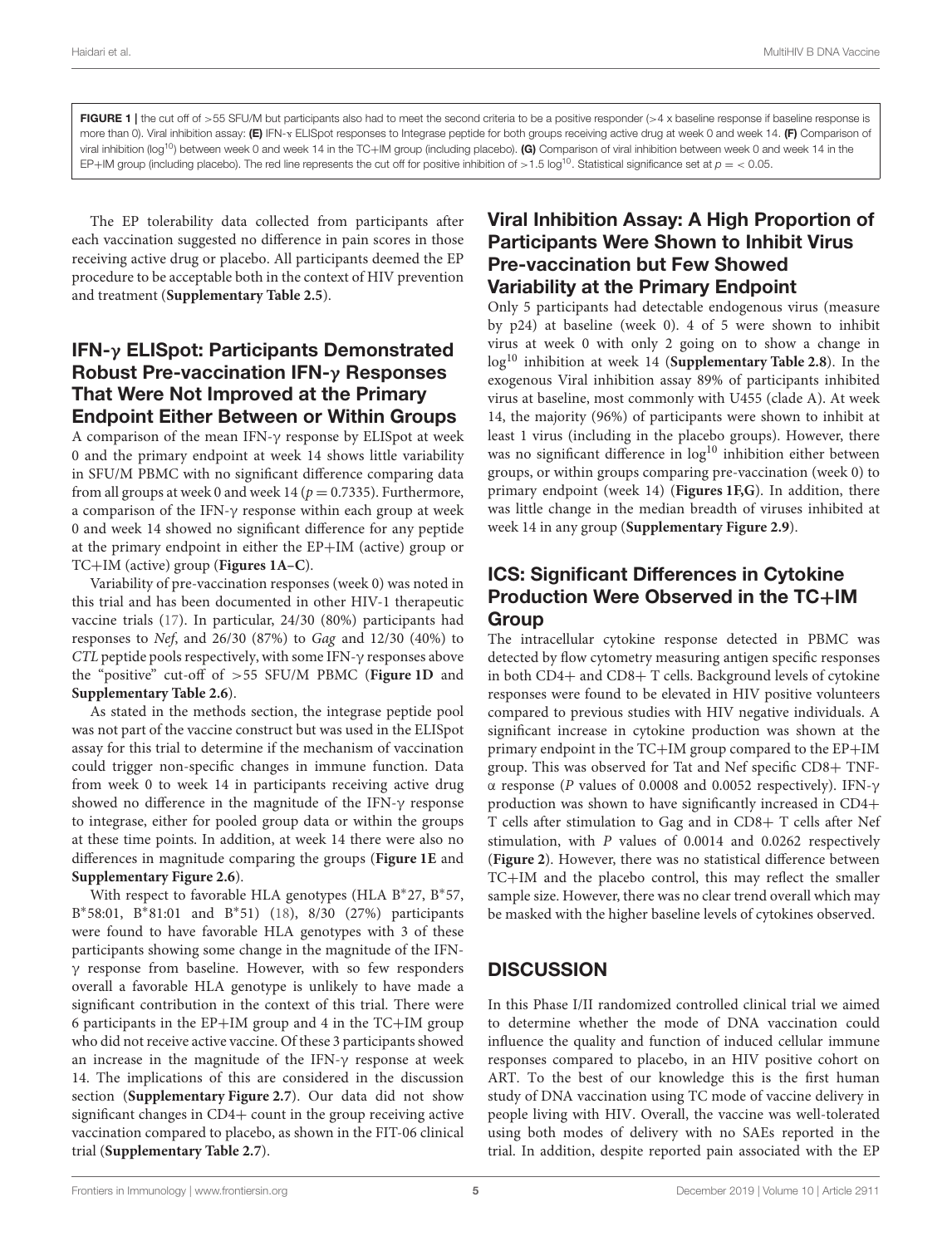<span id="page-5-0"></span>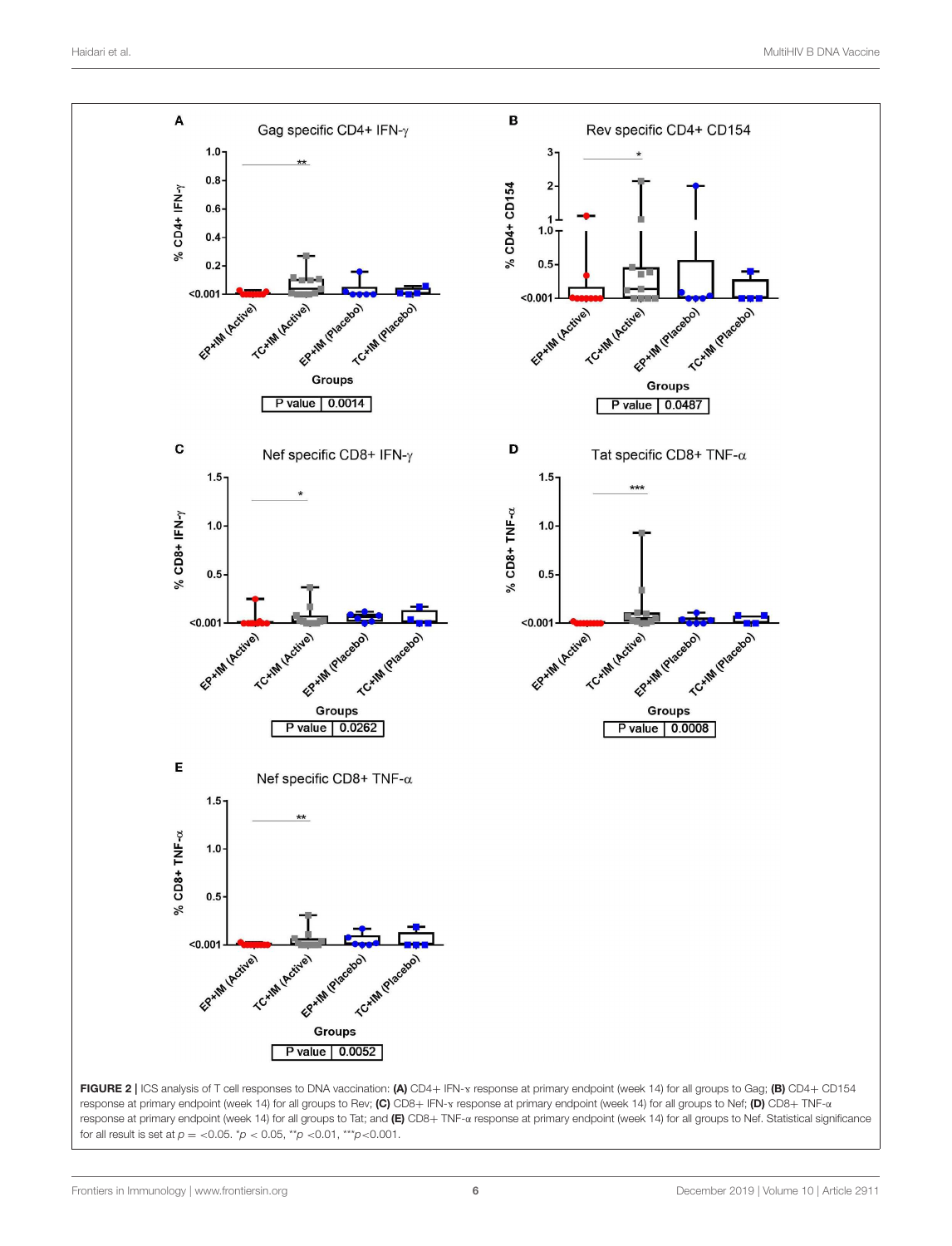procedure, participants considered this an acceptable mode of vaccine delivery as reported in previous clinical trials [\(11,](#page-7-10) [14\)](#page-7-14).

In this cohort, participants were highly selected with nadir CD4+ counts  $\geq$  250 and undetectable viral loads. It is not entirely surprising to observe no change in response by IFNγ. In addition, the variability of responses in the placebo group suggests that defining a "positive" response of >2-fold increase was too low. The presence of changes in response from baseline in placebo recipients could reflect the variability of background response to peptide pools in an HIV positive cohort, but could also be attributed to the actual procedures themselves (electroporation and transcutaneous skin surface stripping) creating inflammation and activating cells in the absence of active drug. The observation of similar changes in the placebo group suggests changes in the active groups are likely non-specific and not related to active vaccination.

With respect to the integrase peptide pool, with so few responders it is unlikely that vaccination has resulted in nonspecific immune changes in either group at the primary endpoint. The presence of responders to this peptide pool in placebo recipients raises similar questions of background variation or inflammation created by the vaccination process.

To the best of our knowledge, this was the first trial using the transcutaneous route in combination with IM injection for DNA vaccination in an HIV positive cohort. In a previous trial using the same TC vaccine administration route, 6 HIV positive participants were vaccinated with Tetragrip (combined tetanus and influenza vaccine) and compared to the same vaccine delivered IM to 8 HIV positive patients. In the HIV positive volunteers receiving TC vaccination, there was a preferential amplification of vaccine-specific CD8+ cells (shown by ICS), with the authors concluding the results demonstrated this route of vaccination could affect the quality of the T cell response, albeit in small participant numbers [\(19\)](#page-7-19).

In our previous CUTHIVAC 001 trial in HIV negative subjects, a comparison of week 0 and week 14 ICS responses within each group also showed a predominantly CD8+ response in the TC+IM group, specifically to IFN- $\gamma$ , IL-2, and CD154 [\(11\)](#page-7-10). However, these endpoint responses were of similar magnitude to pre-existing responses observed at baseline in our HIV cohort. These high baseline responses may have masked any effects of the vaccine in this current study.

As stated previously it is not possible to make direct comparisons on change in viral load in this trial with the FIT-06 clinical trial in South African infected clade C participants not on ART, as all participants in CUTHIVTHER were on suppressive ART. However, changes in CD4+ counts seen in FIT-06 were not replicated in this trial. One factor to consider here is this cohort had been established on effective ART, therefore may already have achieved effective restoration or near-restoration of immune function.

Only 5 participants had detectable endogenous virus production in the endogenous Viral inhibition assay. These data suggest for the majority of participants in this cohort of healthy HIV positive people on suppressive ART, the frequency of HIV positive cells that can be re-activated in culture is below the limit of detection. Nevertheless, 4/5 participants with endogenous virus displayed sufficient functioning CD8+ mediated immune responses to control in vitro viral replication even prior to vaccination.

In the exogenous Viral inhibition assay assessing the ability of CD8+ cells to inhibit exogenous virus, participants in each group were able to inhibit the panel of viruses at week 0 further supporting preservation of immune responses and specifically, CD8+ function. There was little change post vaccination in the ability to inhibit virus in any group, but participants shown to inhibit virus at week 14 also included placebo recipients. The modification of this assay needs further verification but could be a starting point for using the Viral inhibition assay in an HIV infected cohort.

Encouragingly these data show that HIV positive subjects with good nadir CD4+ counts and undetectable viral loads display potent CD8+ responses to HIV and functional viral inhibition in an ex-vivo assay. Neither IM DNA delivery with electroporation or transcutaneous immunization had a detectable impact on these high pre-vaccination responses, as measured by IFN-γ and ICS. Similarly, we were unable to detect an improvement in viral inhibition in the Viral inhibition assay suggesting that in this healthy HIV positive cohort on ART, CD8+ function remains relatively preserved. Nevertheless, the vaccine proved to be safe and tolerable. The inability to detect any beneficial response over and above the high levels of preexisting immunity in this cohort does not mean the vaccine was inactive. Indeed, ICS analysis detected statistical differences between the TC+IM group and the EP+IM group but was underpowered to see any difference with the placebo matched control group. Future studies will be needed to determine whether DNA vaccination by either route can serve as an effective prime when combined with a boosting strategy including the use of viral vectors such as MVA [\(20\)](#page-7-20). Additional benefit may be gained through strategies designed to refocus responses beneficial T-cell responses toward subdominant conserved regions of HIV-1 [\(21\)](#page-7-21).

#### DATA AVAILABILITY STATEMENT

The datasets generated for this study are available on request to the corresponding author.

### ETHICS STATEMENT

The CUTHIVTHER 001 trial was conducted in compliance with UK Clinical Trial Regulations and within the principles of Good Clinical Practice (GCP). The study was approved by the National Research Ethics Service, York North East Research Ethics Committee (4/NE/1246, Eudract 2013-004023- 37) and by the Medicines and Healthcare products Regulatory Authority (MHRA). All participants provided written informed consent after thorough counseling by the clinical trial team. The patients/participants provided their written informed consent to participate in this study.